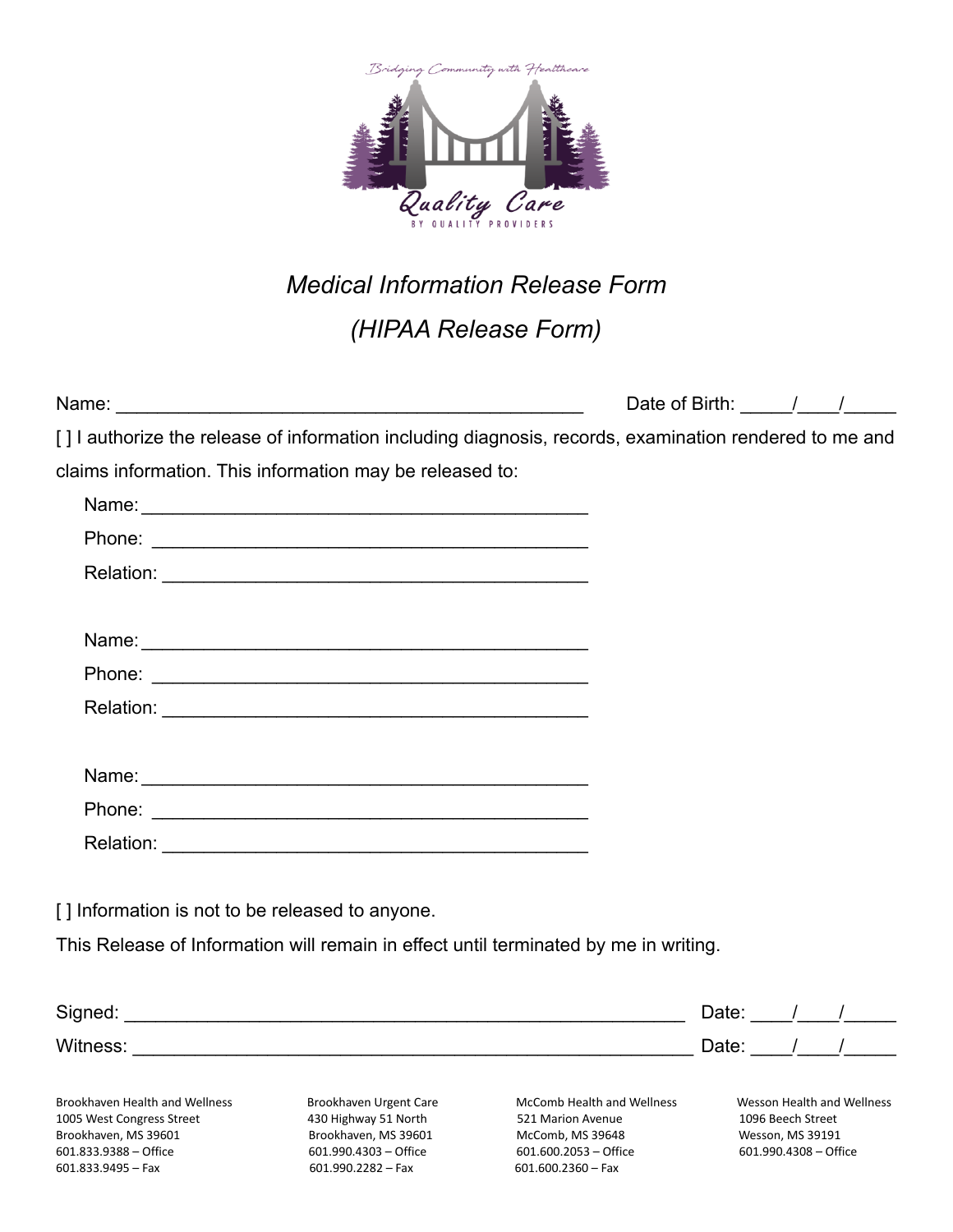|                                                                                                                                | <b>Brookhaven Health &amp; Wellness Center</b>                                                                                                                                                                                                             |                                                                  |                                            |                                                    |                                                                                                                 |  |  |
|--------------------------------------------------------------------------------------------------------------------------------|------------------------------------------------------------------------------------------------------------------------------------------------------------------------------------------------------------------------------------------------------------|------------------------------------------------------------------|--------------------------------------------|----------------------------------------------------|-----------------------------------------------------------------------------------------------------------------|--|--|
|                                                                                                                                | <b>Bridging Community with Healthcare</b><br><b>BHWC Urgent Care</b>                                                                                                                                                                                       |                                                                  |                                            |                                                    |                                                                                                                 |  |  |
|                                                                                                                                |                                                                                                                                                                                                                                                            |                                                                  | <b>McComb Health &amp; Wellness Center</b> |                                                    |                                                                                                                 |  |  |
| <b>Patient Name:</b>                                                                                                           |                                                                                                                                                                                                                                                            |                                                                  | <b>SSN #:</b>                              |                                                    | Sex: Male Female                                                                                                |  |  |
| <b>MAILING Address:</b>                                                                                                        |                                                                                                                                                                                                                                                            |                                                                  | <b>Date of Birth:</b>                      |                                                    | Age:                                                                                                            |  |  |
| City:                                                                                                                          | State:                                                                                                                                                                                                                                                     | Zip Code:                                                        |                                            | Marital Status: (_) Single (_) Married (_) Widowed |                                                                                                                 |  |  |
|                                                                                                                                |                                                                                                                                                                                                                                                            |                                                                  | () Divorced () Separated                   |                                                    |                                                                                                                 |  |  |
| <b>Street Address if different:</b>                                                                                            |                                                                                                                                                                                                                                                            | City, State, Zip                                                 | Race:                                      |                                                    | <b>Ethnicity:</b>                                                                                               |  |  |
|                                                                                                                                |                                                                                                                                                                                                                                                            |                                                                  | White                                      |                                                    | Hispanic or Latino                                                                                              |  |  |
|                                                                                                                                |                                                                                                                                                                                                                                                            |                                                                  | American Indian                            |                                                    | NOT Hispanic or Latino                                                                                          |  |  |
|                                                                                                                                |                                                                                                                                                                                                                                                            |                                                                  | Asia, India, Pakistan                      |                                                    |                                                                                                                 |  |  |
| <b>Home Phone:</b>                                                                                                             | <b>Cell Phone:</b>                                                                                                                                                                                                                                         |                                                                  | Black/African American                     |                                                    | Language Preference:                                                                                            |  |  |
|                                                                                                                                |                                                                                                                                                                                                                                                            |                                                                  | More than one race                         |                                                    | ) English                                                                                                       |  |  |
| <b>Work Phone:</b>                                                                                                             | <b>Email Address:</b>                                                                                                                                                                                                                                      |                                                                  | Decline to report                          |                                                    | Specify if not English                                                                                          |  |  |
|                                                                                                                                |                                                                                                                                                                                                                                                            |                                                                  | () Other:                                  |                                                    |                                                                                                                 |  |  |
| <b>Employer:</b>                                                                                                               |                                                                                                                                                                                                                                                            | Full time                                                        | <b>Retired:</b>                            |                                                    | <b>Date of Retirement:</b>                                                                                      |  |  |
| Phone:                                                                                                                         |                                                                                                                                                                                                                                                            | Part Time                                                        | Yes<br><b>No</b>                           |                                                    |                                                                                                                 |  |  |
| <b>Parent/Legal Guardian:</b>                                                                                                  |                                                                                                                                                                                                                                                            |                                                                  | <b>Relation to Patient:</b>                |                                                    |                                                                                                                 |  |  |
| Address:                                                                                                                       |                                                                                                                                                                                                                                                            |                                                                  | Spouse                                     | Parent<br>Grandparent                              | Other                                                                                                           |  |  |
|                                                                                                                                |                                                                                                                                                                                                                                                            |                                                                  | DOB:                                       | SSN:                                               |                                                                                                                 |  |  |
| Phone:                                                                                                                         |                                                                                                                                                                                                                                                            |                                                                  | Cell Phone:                                |                                                    |                                                                                                                 |  |  |
|                                                                                                                                |                                                                                                                                                                                                                                                            |                                                                  |                                            |                                                    |                                                                                                                 |  |  |
| <b>Emergency Contact/May release medical/billing information to:</b>                                                           |                                                                                                                                                                                                                                                            |                                                                  |                                            | <b>Relation to Patient:</b>                        |                                                                                                                 |  |  |
| Name:<br>Address:                                                                                                              |                                                                                                                                                                                                                                                            |                                                                  |                                            | Spouse (<br>Parent<br>Phone:                       | Child<br>Other                                                                                                  |  |  |
|                                                                                                                                |                                                                                                                                                                                                                                                            |                                                                  |                                            |                                                    |                                                                                                                 |  |  |
| Pharmacy:                                                                                                                      |                                                                                                                                                                                                                                                            |                                                                  |                                            |                                                    |                                                                                                                 |  |  |
| PRIMARY INSURANCE: (Copies of cards MUST be provided)                                                                          |                                                                                                                                                                                                                                                            |                                                                  |                                            |                                                    |                                                                                                                 |  |  |
| Insurance Company:                                                                                                             |                                                                                                                                                                                                                                                            |                                                                  |                                            |                                                    |                                                                                                                 |  |  |
| Policy Holder:                                                                                                                 |                                                                                                                                                                                                                                                            |                                                                  | Date of Birth (Policy Holder)              |                                                    | <b>Social Security Number:</b>                                                                                  |  |  |
| Relationship to Insured:                                                                                                       | Other<br>Spouse<br>Parent                                                                                                                                                                                                                                  |                                                                  |                                            |                                                    |                                                                                                                 |  |  |
| <b>SECONDARY INSURANCE:</b>                                                                                                    |                                                                                                                                                                                                                                                            |                                                                  |                                            |                                                    |                                                                                                                 |  |  |
| Insurance Company:                                                                                                             |                                                                                                                                                                                                                                                            |                                                                  |                                            |                                                    |                                                                                                                 |  |  |
| Policy Holder:                                                                                                                 |                                                                                                                                                                                                                                                            |                                                                  | Date of Birth (Policy Holder)              |                                                    | <b>Social Security Number:</b>                                                                                  |  |  |
| Relationship to Insured:                                                                                                       | Spouse                                                                                                                                                                                                                                                     | Other<br>Parent                                                  |                                            |                                                    |                                                                                                                 |  |  |
|                                                                                                                                |                                                                                                                                                                                                                                                            |                                                                  |                                            |                                                    |                                                                                                                 |  |  |
|                                                                                                                                |                                                                                                                                                                                                                                                            | Authorizations, Medical Records Release, Assignment of Benefits: |                                            |                                                    |                                                                                                                 |  |  |
|                                                                                                                                |                                                                                                                                                                                                                                                            | Please initial at each line and sign at the bottom.              |                                            |                                                    |                                                                                                                 |  |  |
|                                                                                                                                |                                                                                                                                                                                                                                                            |                                                                  |                                            |                                                    | 1. Treatment Authorization: I authorize you to give me reasonable and proper medical care by today's standards. |  |  |
| 2. Patient Rights/Privacy Notice: I have received and understand my patient rights, responsibilities, and privacy notice.      |                                                                                                                                                                                                                                                            |                                                                  |                                            |                                                    |                                                                                                                 |  |  |
| 3. Release of Information: I authorize release of my medical records to Bridging Community with Healthcare, and from           |                                                                                                                                                                                                                                                            |                                                                  |                                            |                                                    |                                                                                                                 |  |  |
| Bridging Community with Healthcare to other healthcare providers as necessary for continued medical care, to obtain insurance  |                                                                                                                                                                                                                                                            |                                                                  |                                            |                                                    |                                                                                                                 |  |  |
| reimbursement, or to comply with the utilization review. I authorize this office to obtain previous medical records from other |                                                                                                                                                                                                                                                            |                                                                  |                                            |                                                    |                                                                                                                 |  |  |
| physicians and/or medical facilities. A faxed copy of this authorization can serve as an original.                             |                                                                                                                                                                                                                                                            |                                                                  |                                            |                                                    |                                                                                                                 |  |  |
| 4. Medicare Lifetime Signature on File(if applicable): I request that payment of authorized Medicare benefits be made to       |                                                                                                                                                                                                                                                            |                                                                  |                                            |                                                    |                                                                                                                 |  |  |
| Bridging Community with Healthcare for any services furnished me by a member of this group. I authorize any holder of medical  |                                                                                                                                                                                                                                                            |                                                                  |                                            |                                                    |                                                                                                                 |  |  |
| information about me to release to the Centers for Medicare & Medicaid Services any information needed to determine these      |                                                                                                                                                                                                                                                            |                                                                  |                                            |                                                    |                                                                                                                 |  |  |
| benefits or benefits payable for related services.                                                                             |                                                                                                                                                                                                                                                            |                                                                  |                                            |                                                    |                                                                                                                 |  |  |
| 5. Assignment of Benefits: I request that payment of authorized insurance benefits be made on my behalf to Bridging            |                                                                                                                                                                                                                                                            |                                                                  |                                            |                                                    |                                                                                                                 |  |  |
| Community with Healthcare for any services furnished to me.                                                                    |                                                                                                                                                                                                                                                            |                                                                  |                                            |                                                    |                                                                                                                 |  |  |
|                                                                                                                                | 6. Financial Responsibility: I understand that Bridging Community with Healthcare will file my insurance as a courtesy to<br>me and that I remain responsible for payment of copays, coinsurance, deductibles, non-covered services, and any other charges |                                                                  |                                            |                                                    |                                                                                                                 |  |  |
|                                                                                                                                |                                                                                                                                                                                                                                                            |                                                                  |                                            |                                                    |                                                                                                                 |  |  |
| not paid by insurance within 45 days.                                                                                          |                                                                                                                                                                                                                                                            |                                                                  |                                            |                                                    |                                                                                                                 |  |  |
| Date:<br>Signature:                                                                                                            |                                                                                                                                                                                                                                                            |                                                                  |                                            |                                                    |                                                                                                                 |  |  |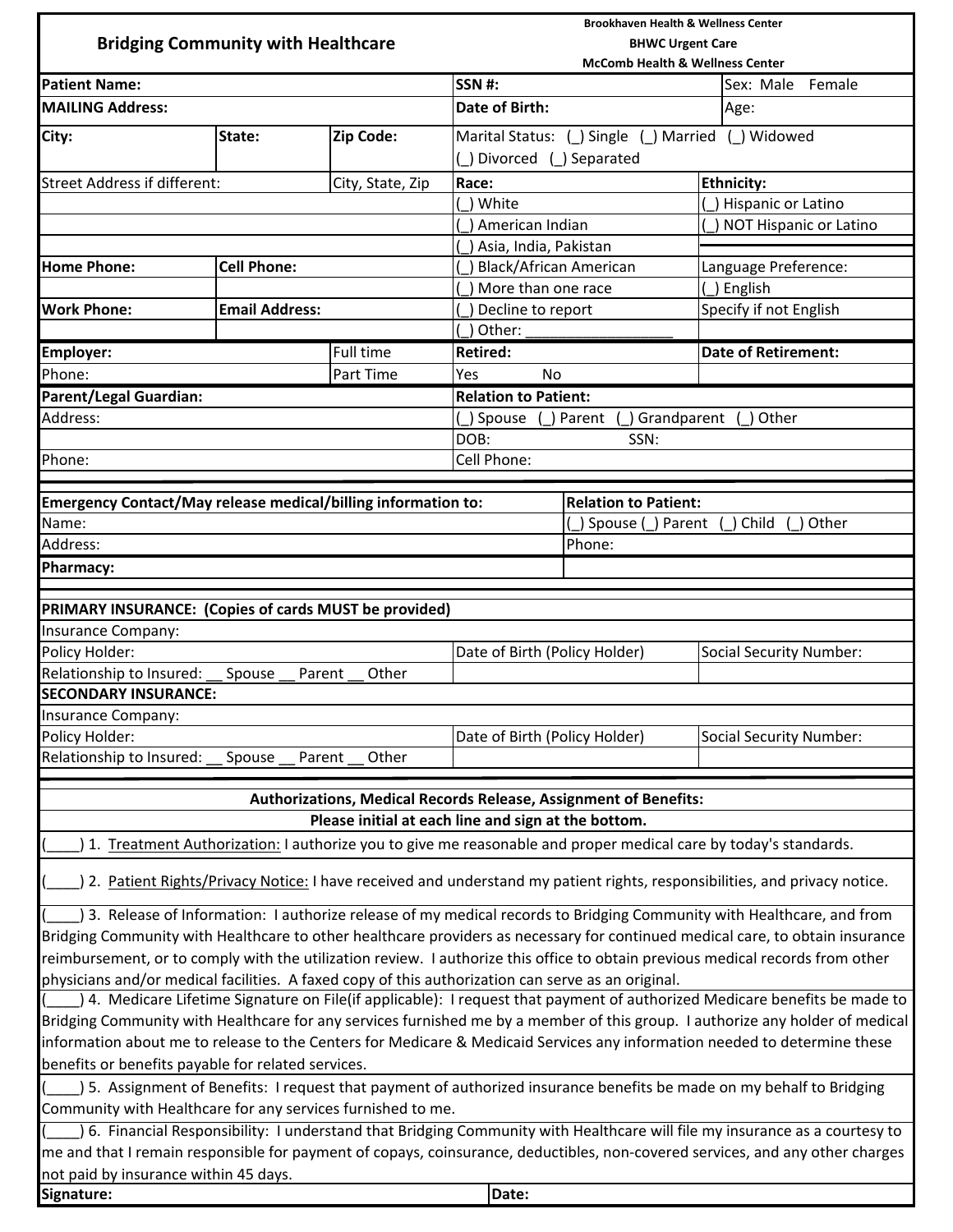$\label{eq:2.1} \mathcal{L}(\mathcal{L}^{\text{max}}_{\mathcal{L}}(\mathcal{L}^{\text{max}}_{\mathcal{L}}))\leq \mathcal{L}(\mathcal{L}^{\text{max}}_{\mathcal{L}}(\mathcal{L}^{\text{max}}_{\mathcal{L}}))$  $\label{eq:2.1} \frac{1}{\sqrt{2}}\int_{0}^{\infty}\frac{1}{\sqrt{2\pi}}\left(\frac{1}{\sqrt{2\pi}}\int_{0}^{\infty}\frac{1}{\sqrt{2\pi}}\left(\frac{1}{\sqrt{2\pi}}\int_{0}^{\infty}\frac{1}{\sqrt{2\pi}}\right)\frac{1}{\sqrt{2\pi}}\right)\frac{d\theta}{\sqrt{2\pi}}\,d\theta.$  $\label{eq:2.1} \mathcal{L}(\mathcal{L}^{\text{c}}_{\text{c}}) = \mathcal{L}(\mathcal{L}^{\text{c}}_{\text{c}}) \mathcal{L}(\mathcal{L}^{\text{c}}_{\text{c}})$